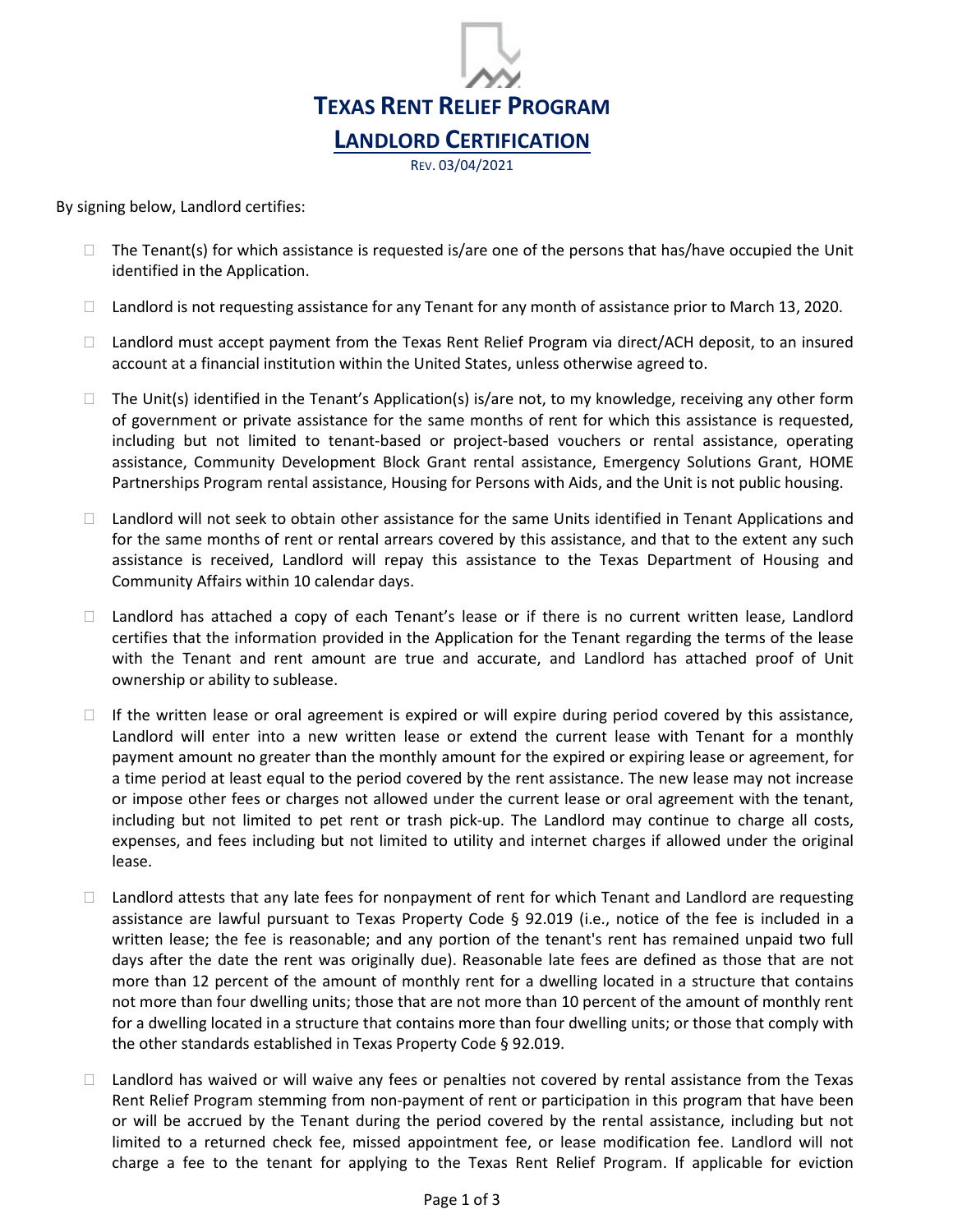

diversion cases, no court costs will accrue or be charged to the Tenant, and the Landlord waives all claims raised in the eviction case.

- $\Box$  Landlord hereby releases the Tenant and Tenant's Household from payment liability for any rent for the time period covered by the assistance actually received by the Landlord, as well as any fees related to that rent. The Landlord will not evict the Tenant for any reason that predates the acceptance of the funds or for any reason related to rent or fees during the time period covered by the funds and will not evict the Tenant for a nonmonetary default during the time period covered by the rental assistance actually received, except for actions or breaches of the lease that are related to criminal activity, property damage or physical harm to others. Nothing in this certification shall waive a Landlord's right to file an eviction based on a nonmonetary default that occurs after the expiration of the time period covered by the rental assistance actually received.
- $\Box$  Landlord acknowledges that all information collected, assembled, or maintained by the Texas Rent Relief program pertaining to this certification, except records made confidential by law or court order, are subject to the Texas Public Information Act (Chapter 552 of Texas Government Code) and must provide citizens, public agencies, and other interested parties with reasonable access to all records pertaining to this Contract subject to and in accordance with the Texas Public Information Act.
- □ Landlord shall provide the U.S. Department of the Treasury, the U.S. Inspector General, the U.S. General Accounting Office, the Texas Comptroller, the Texas State Auditor's Office, the Office of Court Administration and the Texas Department of Housing and Community Affairs, or any of their duly authorized representatives, access to and the right to examine and copy records related to a payment made as a result of this certification, including, but not limited to, copies of the rent payment ledger showing the missed payment(s) for the tenant, and for incorporated entities, a corporate resolution listing the individual or individuals authorized to execute documents. Such records will be kept for the longer of seven years, or until after notice of a monitoring, audit, or litigation, has been provided and the matter has had a final disposition.
- $\Box$  If the Owner is a different legal entity than the Landlord, Landlord or Landlord's Agent certifies it has the legal authority to enter into this agreement.
- $\Box$  Notwithstanding anything to the contrary in this certification, the Landlord shall have the right to terminate participation in the program at any time prior to receiving assistance.
- $\Box$  The information provided is true, accurate, and complete, and if requested, Landlord is able to provide further documentation to support any representations.
- $\Box$  In signing this certification you are acknowledging that that falsification of documents or any material falsehoods or omissions in the Application, including knowingly seeking duplicative benefits, is subject to state and federal criminal penalties. You are particularly put on notice that 18 U.S.C. §1001 provides, among other things, that whoever knowingly and willingly makes or uses a document or writing containing any false, fictitious, or fraudulent statement or entry, in any matter within the jurisdiction of any department or agency of the United States will be fined not more than \$10,000 or imprisoned for not more than five years, or both.